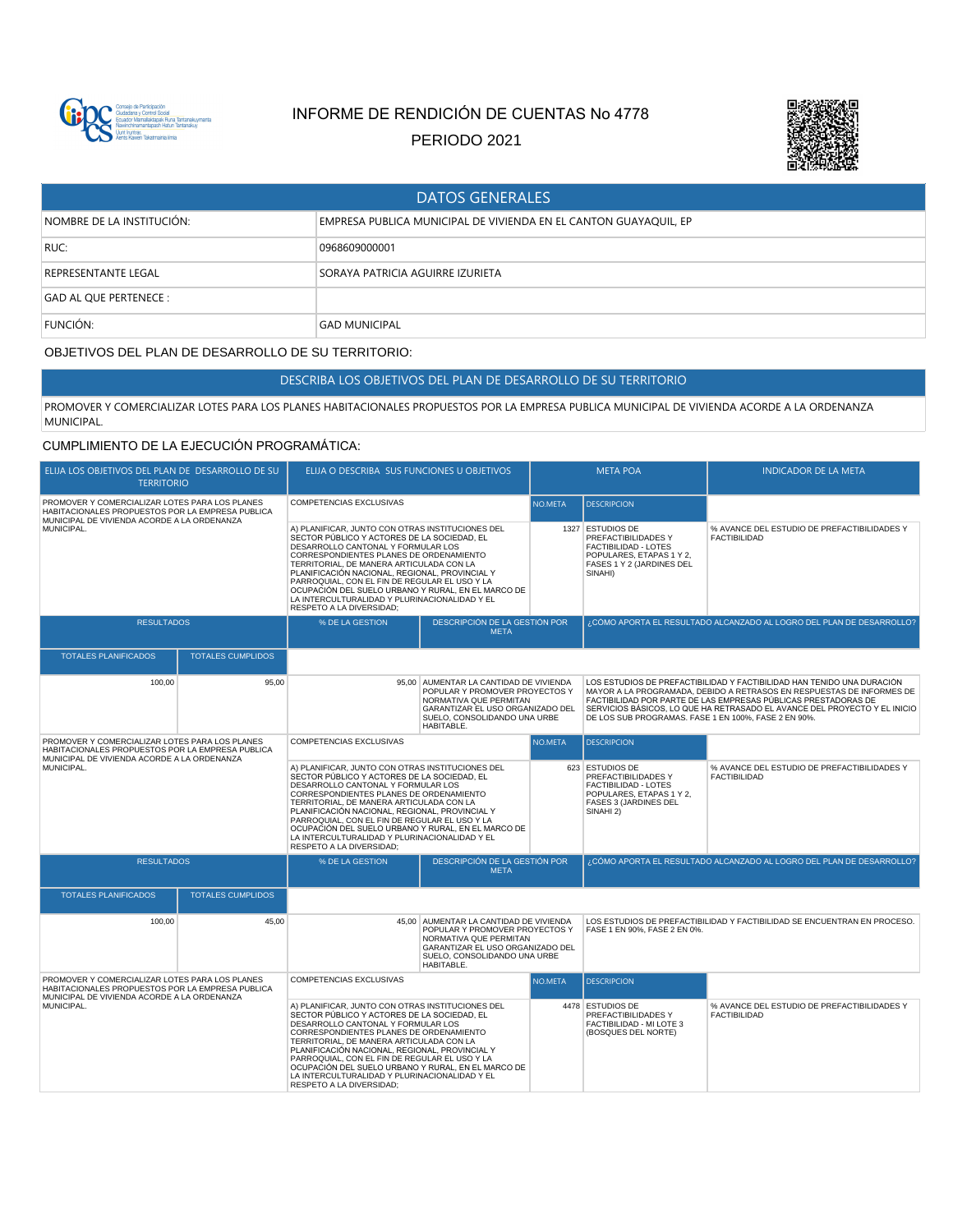| <b>RESULTADOS</b>                                                                                                                                 |                          | % DE LA GESTION                                                                                                                                                                                                                                                                                                                                                                                                                                                    | <b>DESCRIPCIÓN DE LA GESTIÓN POR</b><br><b>META</b>                                                                                                                                                                                                                                                                                                                      |                                  | ¿CÓMO APORTA EL RESULTADO ALCANZADO AL LOGRO DEL PLAN DE DESARROLLO?                                                              |                                                                                                                                                                                                                                                                                                                                                                            |
|---------------------------------------------------------------------------------------------------------------------------------------------------|--------------------------|--------------------------------------------------------------------------------------------------------------------------------------------------------------------------------------------------------------------------------------------------------------------------------------------------------------------------------------------------------------------------------------------------------------------------------------------------------------------|--------------------------------------------------------------------------------------------------------------------------------------------------------------------------------------------------------------------------------------------------------------------------------------------------------------------------------------------------------------------------|----------------------------------|-----------------------------------------------------------------------------------------------------------------------------------|----------------------------------------------------------------------------------------------------------------------------------------------------------------------------------------------------------------------------------------------------------------------------------------------------------------------------------------------------------------------------|
| <b>TOTALES PLANIFICADOS</b>                                                                                                                       | <b>TOTALES CUMPLIDOS</b> |                                                                                                                                                                                                                                                                                                                                                                                                                                                                    |                                                                                                                                                                                                                                                                                                                                                                          |                                  |                                                                                                                                   |                                                                                                                                                                                                                                                                                                                                                                            |
| 100,00                                                                                                                                            | 60,00                    | 60,00                                                                                                                                                                                                                                                                                                                                                                                                                                                              | AUMENTAR LA CANTIDAD DE VIVIENDA<br>POPULAR Y PROMOVER PROYECTOS Y<br>NORMATIVA QUE PERMITAN<br>GARANTIZAR EL USO ORGANIZADO DEL<br>SUELO, CONSOLIDANDO UNA URBE<br>HABITABLE.                                                                                                                                                                                           |                                  |                                                                                                                                   | LOS ESTUDIOS DE PREFACTIBILIDAD Y FACTIBILIDAD HAN TENIDO UNA DURACIÓN<br>MAYOR A LA PROGRAMADA, DEBIDO A UN REDISEÑO SOLICITADO EN EL PROYECTO<br>URBANÍSTICO CON EL PROPÓSITO DE OBTENER MAYOR CANTIDAD DE ÁREAS<br>VERDES Y ARBORIZACIÓN EN EL PROYECTO, LO QUE HA RETRASADO EL AVANCE DEL<br>PROYECTO Y EL INICIO DE LOS SUB PROGRAMAS. FASE 1 EN 100%, FASE 2 EN 20%. |
| PROMOVER Y COMERCIALIZAR LOTES PARA LOS PLANES<br>HABITACIONALES PROPUESTOS POR LA EMPRESA PUBLICA                                                |                          | COMPETENCIAS EXCLUSIVAS                                                                                                                                                                                                                                                                                                                                                                                                                                            |                                                                                                                                                                                                                                                                                                                                                                          | NO.META                          | <b>DESCRIPCION</b>                                                                                                                |                                                                                                                                                                                                                                                                                                                                                                            |
| MUNICIPAL DE VIVIENDA ACORDE A LA ORDENANZA<br>MUNICIPAL.                                                                                         |                          | A) PLANIFICAR, JUNTO CON OTRAS INSTITUCIONES DEL<br>SECTOR PÚBLICO Y ACTORES DE LA SOCIEDAD, EL<br>DESARROLLO CANTONAL Y FORMULAR LOS<br>CORRESPONDIENTES PLANES DE ORDENAMIENTO<br>TERRITORIAL, DE MANERA ARTICULADA CON LA<br>PLANIFICACIÓN NACIONAL, REGIONAL, PROVINCIAL Y<br>PARROQUIAL, CON EL FIN DE REGULAR EL USO Y LA<br>OCUPACIÓN DEL SUELO URBANO Y RURAL, EN EL MARCO DE<br>LA INTERCULTURALIDAD Y PLURINACIONALIDAD Y EL<br>RESPETO A LA DIVERSIDAD; |                                                                                                                                                                                                                                                                                                                                                                          |                                  | 257 ESTUDIOS DE<br>PREFACTIBILIDADES Y<br>FACTIBILIDAD - VALLE<br>ESPERANZA / TRINIDAD DE<br><b>DIOS</b>                          | % AVANCE DEL ESTUDIO DE PREFACTIBILIDADES Y<br><b>FACTIBILIDAD</b>                                                                                                                                                                                                                                                                                                         |
| <b>RESULTADOS</b>                                                                                                                                 |                          | % DE LA GESTION                                                                                                                                                                                                                                                                                                                                                                                                                                                    | DESCRIPCIÓN DE LA GESTIÓN POR<br><b>META</b>                                                                                                                                                                                                                                                                                                                             |                                  |                                                                                                                                   | ¿CÓMO APORTA EL RESULTADO ALCANZADO AL LOGRO DEL PLAN DE DESARROLLO?                                                                                                                                                                                                                                                                                                       |
| <b>TOTALES PLANIFICADOS</b>                                                                                                                       | <b>TOTALES CUMPLIDOS</b> |                                                                                                                                                                                                                                                                                                                                                                                                                                                                    |                                                                                                                                                                                                                                                                                                                                                                          |                                  |                                                                                                                                   |                                                                                                                                                                                                                                                                                                                                                                            |
| 100,00                                                                                                                                            | 95,00                    | 95,00                                                                                                                                                                                                                                                                                                                                                                                                                                                              | LOS ESTUDIOS DE PREFACTIBILIDAD Y<br>FACTIBILIDAD HAN TENIDO UNA<br>DURACIÓN MAYOR A LA PROGRAMADA,<br>DEBIDO A RETRASOS EN RESPUESTAS<br>DE INFORMES DE FACTIBILIDAD POR<br>PARTE DE LAS EMPRESAS PÚBLICAS<br>PRESTADORAS DE SERVICIOS BÁSICOS,<br>LO QUE HA RETRASADO EL AVANCE DEL<br>PROYECTO Y EL INICIO DE LOS SUB<br>PROGRAMAS. FASE 1 EN 100%, FASE 2<br>EN 90%. |                                  | CONSOLIDANDO UNA URBE HABITABLE.                                                                                                  | AUMENTAR LA CANTIDAD DE VIVIENDA POPULAR Y PROMOVER PROYECTOS Y<br>NORMATIVA QUE PERMITAN GARANTIZAR EL USO ORGANIZADO DEL SUELO,                                                                                                                                                                                                                                          |
| PROMOVER Y COMERCIALIZAR LOTES PARA LOS PLANES<br>HABITACIONALES PROPUESTOS POR LA EMPRESA PUBLICA                                                |                          | COMPETENCIAS EXCLUSIVAS                                                                                                                                                                                                                                                                                                                                                                                                                                            |                                                                                                                                                                                                                                                                                                                                                                          | NO.META                          | <b>DESCRIPCION</b>                                                                                                                |                                                                                                                                                                                                                                                                                                                                                                            |
| MUNICIPAL DE VIVIENDA ACORDE A LA ORDENANZA<br>MUNICIPAL.                                                                                         |                          | A) PLANIFICAR, JUNTO CON OTRAS INSTITUCIONES DEL<br>SECTOR PÚBLICO Y ACTORES DE LA SOCIEDAD. EL<br>DESARROLLO CANTONAL Y FORMULAR LOS<br>CORRESPONDIENTES PLANES DE ORDENAMIENTO<br>TERRITORIAL, DE MANERA ARTICULADA CON LA<br>PLANIFICACIÓN NACIONAL, REGIONAL, PROVINCIAL Y<br>PARROQUIAL, CON EL FIN DE REGULAR EL USO Y LA<br>OCUPACIÓN DEL SUELO URBANO Y RURAL, EN EL MARCO DE<br>LA INTERCULTURALIDAD Y PLURINACIONALIDAD Y EL<br>RESPETO A LA DIVERSIDAD; |                                                                                                                                                                                                                                                                                                                                                                          |                                  | 714 EXPROPIACIÓN - LOTES<br>POPULARES, ETAPA 3                                                                                    | ESCRITURAS PÚBLICAS/ LEGALIZACIÓN DE LOS<br><b>PREDIOS</b>                                                                                                                                                                                                                                                                                                                 |
| <b>RESULTADOS</b>                                                                                                                                 |                          | % DE LA GESTION                                                                                                                                                                                                                                                                                                                                                                                                                                                    | DESCRIPCIÓN DE LA GESTIÓN POR<br><b>META</b>                                                                                                                                                                                                                                                                                                                             |                                  | ¿CÓMO APORTA EL RESULTADO ALCANZADO AL LOGRO DEL PLAN DE DESARROLLO?                                                              |                                                                                                                                                                                                                                                                                                                                                                            |
| <b>TOTALES PLANIFICADOS</b>                                                                                                                       | <b>TOTALES CUMPLIDOS</b> |                                                                                                                                                                                                                                                                                                                                                                                                                                                                    |                                                                                                                                                                                                                                                                                                                                                                          |                                  |                                                                                                                                   |                                                                                                                                                                                                                                                                                                                                                                            |
| 100,00                                                                                                                                            | 100,00                   | 100,00                                                                                                                                                                                                                                                                                                                                                                                                                                                             | AUMENTAR LA CANTIDAD DE VIVIENDA<br>POPULAR Y PROMOVER PROYECTOS Y<br>NORMATIVA QUE PERMITAN<br>GARANTIZAR EL USO ORGANIZADO DEL<br>SUELO, CONSOLIDANDO UNA URBE<br>HABITABLE.                                                                                                                                                                                           |                                  | EL PROCESO EXPROPIATORIO SE ENCUENTRA CULMINADO.                                                                                  |                                                                                                                                                                                                                                                                                                                                                                            |
| PROMOVER Y COMERCIALIZAR LOTES PARA LOS PLANES<br>HABITACIONALES PROPUESTOS POR LA EMPRESA PUBLICA                                                |                          | COMPETENCIAS EXCLUSIVAS                                                                                                                                                                                                                                                                                                                                                                                                                                            |                                                                                                                                                                                                                                                                                                                                                                          | NO.META                          | <b>DESCRIPCION</b>                                                                                                                |                                                                                                                                                                                                                                                                                                                                                                            |
| MUNICIPAL DE VIVIENDA ACORDE A LA ORDENANZA<br>MUNICIPAL.                                                                                         |                          | A) PLANIFICAR, JUNTO CON OTRAS INSTITUCIONES DEL<br>SECTOR PÚBLICO Y ACTORES DE LA SOCIEDAD, EL<br>DESARROLLO CANTONAL Y FORMULAR LOS<br>CORRESPONDIENTES PLANES DE ORDENAMIENTO<br>TERRITORIAL, DE MANERA ARTICULADA CON LA<br>PLANIFICACIÓN NACIONAL, REGIONAL, PROVINCIAL Y<br>PARROQUIAL, CON EL FIN DE REGULAR EL USO Y LA<br>OCUPACIÓN DEL SUELO URBANO Y RURAL, EN EL MARCO DE<br>LA INTERCULTURALIDAD Y PLURINACIONALIDAD Y EL<br>RESPETO A LA DIVERSIDAD; |                                                                                                                                                                                                                                                                                                                                                                          |                                  | 4088 EXPROPIACIÓN - LOTES<br>POPULARES, ETAPA 4                                                                                   | ESCRITURAS PÚBLICAS/ LEGALIZACIÓN DE LOS<br><b>PREDIOS</b>                                                                                                                                                                                                                                                                                                                 |
| <b>RESULTADOS</b>                                                                                                                                 |                          | % DE LA GESTION                                                                                                                                                                                                                                                                                                                                                                                                                                                    | DESCRIPCIÓN DE LA GESTIÓN POR<br><b>META</b>                                                                                                                                                                                                                                                                                                                             |                                  |                                                                                                                                   | ¿CÓMO APORTA EL RESULTADO ALCANZADO AL LOGRO DEL PLAN DE DESARROLLO?                                                                                                                                                                                                                                                                                                       |
| <b>TOTALES PLANIFICADOS</b>                                                                                                                       | <b>TOTALES CUMPLIDOS</b> |                                                                                                                                                                                                                                                                                                                                                                                                                                                                    |                                                                                                                                                                                                                                                                                                                                                                          |                                  |                                                                                                                                   |                                                                                                                                                                                                                                                                                                                                                                            |
| 100,00<br>85,00                                                                                                                                   |                          | EL PROCESO EXPROPIATORIO HA<br>85,00<br>TENIDO UNA DURACIÓN MAYOR A LA<br>PROGRAMADA, DEBIDO A QUE EXISTEN<br>MÚLTIPLES SOBREPOSICIONES EN EL<br>POLÍGONO. LO QUE HA RETRASADO EL<br>AVANCE DEL PROYECTO.                                                                                                                                                                                                                                                          |                                                                                                                                                                                                                                                                                                                                                                          | CONSOLIDANDO UNA URBE HABITABLE. | AUMENTAR LA CANTIDAD DE VIVIENDA POPULAR Y PROMOVER PROYECTOS Y<br>NORMATIVA QUE PERMITAN GARANTIZAR EL USO ORGANIZADO DEL SUELO, |                                                                                                                                                                                                                                                                                                                                                                            |
| PROMOVER Y COMERCIALIZAR LOTES PARA LOS PLANES<br>HABITACIONALES PROPUESTOS POR LA EMPRESA PUBLICA<br>MUNICIPAL DE VIVIENDA ACORDE A LA ORDENANZA |                          | COMPETENCIAS EXCLUSIVAS                                                                                                                                                                                                                                                                                                                                                                                                                                            |                                                                                                                                                                                                                                                                                                                                                                          | NO.META                          | <b>DESCRIPCION</b>                                                                                                                |                                                                                                                                                                                                                                                                                                                                                                            |
| MUNICIPAL.                                                                                                                                        |                          | A) PLANIFICAR, JUNTO CON OTRAS INSTITUCIONES DEL<br>SECTOR PÚBLICO Y ACTORES DE LA SOCIEDAD, EL<br>DESARROLLO CANTONAL Y FORMULAR LOS<br>CORRESPONDIENTES PLANES DE ORDENAMIENTO<br>TERRITORIAL, DE MANERA ARTICULADA CON LA<br>PLANIFICACIÓN NACIONAL, REGIONAL, PROVINCIAL Y<br>PARROQUIAL, CON EL FIN DE REGULAR EL USO Y LA<br>OCUPACIÓN DEL SUELO URBANO Y RURAL, EN EL MARCO DE<br>LA INTERCULTURALIDAD Y PLURINACIONALIDAD Y EL<br>RESPETO A LA DIVERSIDAD; |                                                                                                                                                                                                                                                                                                                                                                          |                                  | 5000 EXPROPIACIÓN - MI LOTE 4                                                                                                     | ESCRITURAS PÚBLICAS/ LEGALIZACIÓN DE LOS<br><b>PREDIOS</b>                                                                                                                                                                                                                                                                                                                 |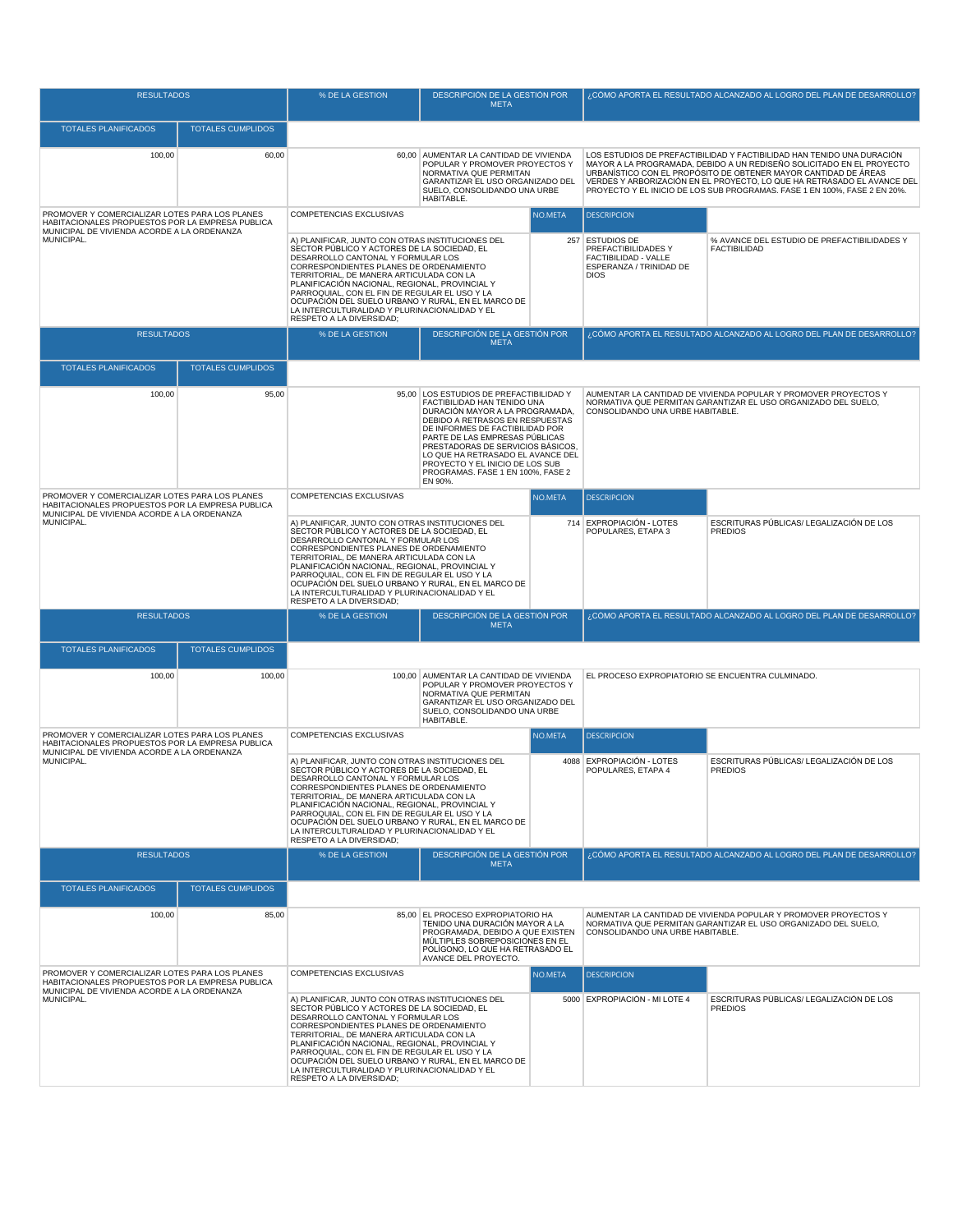| <b>RESULTADOS</b>                                         |                                                                                                                               | % DE LA GESTION                                                                                                                                                                                                                                                                                                                                                                                                                                                           | DESCRIPCIÓN DE LA GESTIÓN POR<br><b>META</b>                                                                                                                                                                                                                                       |                             |                                                            | ¿CÓMO APORTA EL RESULTADO ALCANZADO AL LOGRO DEL PLAN DE DESARROLLO?                                                              |
|-----------------------------------------------------------|-------------------------------------------------------------------------------------------------------------------------------|---------------------------------------------------------------------------------------------------------------------------------------------------------------------------------------------------------------------------------------------------------------------------------------------------------------------------------------------------------------------------------------------------------------------------------------------------------------------------|------------------------------------------------------------------------------------------------------------------------------------------------------------------------------------------------------------------------------------------------------------------------------------|-----------------------------|------------------------------------------------------------|-----------------------------------------------------------------------------------------------------------------------------------|
| <b>TOTALES PLANIFICADOS</b>                               | <b>TOTALES CUMPLIDOS</b>                                                                                                      |                                                                                                                                                                                                                                                                                                                                                                                                                                                                           |                                                                                                                                                                                                                                                                                    |                             |                                                            |                                                                                                                                   |
| 100.00                                                    | 33.00                                                                                                                         |                                                                                                                                                                                                                                                                                                                                                                                                                                                                           | 33.00 EL PROCESO EXPROPIATORIO HA<br>TENIDO UNA DURACIÓN MAYOR A LA<br>PROGRAMADA, DEBIDO A QUE SE<br>REALIZÓ UN PROCESO MODIFICATORIO<br>DEL POLÍGONO. DEL ANUNCIO DEL<br>PROYECTO Y DE LA DECLARATORIA DE<br>UTILIDAD PÚBLICA. LO QUE HA<br>RETRASADO EL AVANCE DEL<br>PROYECTO. |                             | CONSOLIDANDO UNA URBE HABITABLE.                           | AUMENTAR LA CANTIDAD DE VIVIENDA POPULAR Y PROMOVER PROYECTOS Y<br>NORMATIVA QUE PERMITAN GARANTIZAR EL USO ORGANIZADO DEL SUELO. |
|                                                           | PROMOVER Y COMERCIALIZAR LOTES PARA LOS PLANES<br>COMPETENCIAS EXCLUSIVAS<br>HABITACIONALES PROPUESTOS POR LA EMPRESA PUBLICA |                                                                                                                                                                                                                                                                                                                                                                                                                                                                           |                                                                                                                                                                                                                                                                                    | NO.META                     | <b>DESCRIPCION</b>                                         |                                                                                                                                   |
| MUNICIPAL DE VIVIENDA ACORDE A LA ORDENANZA<br>MUNICIPAL. |                                                                                                                               | A) PLANIFICAR, JUNTO CON OTRAS INSTITUCIONES DEL<br>SECTOR PÚBLICO Y ACTORES DE LA SOCIEDAD. EL<br>DESARROLLO CANTONAL Y FORMULAR LOS<br>CORRESPONDIENTES PLANES DE ORDENAMIENTO<br>TERRITORIAL, DE MANERA ARTICULADA CON LA<br>PLANIFICACIÓN NACIONAL, REGIONAL, PROVINCIAL Y<br>PARROQUIAL, CON EL FIN DE REGULAR EL USO Y LA<br>OCUPACIÓN DEL SUELO URBANO Y RURAL. EN EL MARCO DE<br>LA INTERCULTURALIDAD Y PLURINACIONALIDAD Y EL<br><b>RESPETO A LA DIVERSIDAD:</b> |                                                                                                                                                                                                                                                                                    | 1486 EXPROPIACIÓN - POSORJA | ESCRITURAS PÚBLICAS/ LEGALIZACIÓN DE LOS<br><b>PREDIOS</b> |                                                                                                                                   |
| <b>RESULTADOS</b>                                         |                                                                                                                               | % DE LA GESTION                                                                                                                                                                                                                                                                                                                                                                                                                                                           | <b>DESCRIPCIÓN DE LA GESTIÓN POR</b><br><b>META</b>                                                                                                                                                                                                                                |                             |                                                            | ¿CÓMO APORTA EL RESULTADO ALCANZADO AL LOGRO DEL PLAN DE DESARROLLO?                                                              |
| <b>TOTALES PLANIFICADOS</b>                               | <b>TOTALES CUMPLIDOS</b>                                                                                                      |                                                                                                                                                                                                                                                                                                                                                                                                                                                                           |                                                                                                                                                                                                                                                                                    |                             |                                                            |                                                                                                                                   |
| 100.00                                                    | 10.00                                                                                                                         |                                                                                                                                                                                                                                                                                                                                                                                                                                                                           | 10.00 EL PROCESO EXPROPIATORIO HA<br>TENIDO UNA DURACIÓN MAYOR A LA<br>PROGRAMADA, DEBIDO A QUE EXISTEN<br>MÚLTIPLES SOBREPOSICIONES EN EL<br>POLÍGONO. LO QUE HA RETRASADO EL<br>AVANCE DEL PROYECTO.                                                                             |                             | CONSOLIDANDO UNA URBE HABITABLE.                           | AUMENTAR LA CANTIDAD DE VIVIENDA POPULAR Y PROMOVER PROYECTOS Y<br>NORMATIVA QUE PERMITAN GARANTIZAR EL USO ORGANIZADO DEL SUELO. |
| Total                                                     |                                                                                                                               | 65.38 %                                                                                                                                                                                                                                                                                                                                                                                                                                                                   |                                                                                                                                                                                                                                                                                    |                             |                                                            |                                                                                                                                   |

PLAN DE DESARROLLO: REPORTE EL AVANCE RESPECTO A TODOS LOS OBJETIVOS INGRESADOS:

| OBJETIVO DEL PLAN DE DESARROLLO                                                                                                                              | PORCENTAJE DE AVANCE ACUMULADO<br>DE LA GESTIÓN DEL OBJETIVO | QUÉ NO SE AVANZÓ Y ; POR QUÉ? |
|--------------------------------------------------------------------------------------------------------------------------------------------------------------|--------------------------------------------------------------|-------------------------------|
| PROMOVER Y COMERCIALIZAR LOTES PARA LOS PLANES<br>HABITACIONALES PROPUESTOS POR LA EMPRESA PUBLICA<br>MUNICIPAL DE VIVIENDA ACORDE A LA ORDENANZA MUNICIPAL. | 62.00 %                                                      | OBRAS EN PROCESO DE EJUCION   |

## PLAN DE TRABAJO (OFERTA ELECTORAL)

| DESCRIBA LOS OBJETIVOS/ OFERTAS DEL PLAN DE TRABAJO                                                                      | <b>DESCRIBA LOS PROGRAMAS /</b><br>PROYECTOS RELACIONADOS CON EL<br>OBJETIVO DEL PLAN DE TRABAJO                                                                                  | PORCENTAJE<br>DE AVANCE | DESCRIBA LOS RESULTADOS ALCANZADOS     |
|--------------------------------------------------------------------------------------------------------------------------|-----------------------------------------------------------------------------------------------------------------------------------------------------------------------------------|-------------------------|----------------------------------------|
| Promover y Comercializar lotes para los planes habitacionales<br>propuestos por la EPMV acorde a la Ordenanza Municipal. | Aumentar la cantidad de<br>vivienda popular y promover<br>proyectos y normativa que<br>permitan garantizar el uso<br>organizado del suelo,<br>consolidando una urbe<br>habitable. | 100.00 %                | Se alcanzo la meta programada año 2021 |

FINANCIERA (LOCPCCS Art. 10, LEY DE EMPRESAS PÚBLICAS ART. 45 SISTEMAS DE INFORMACIÓN):

BALANCE GENERAL

| <b>ACTIVO</b> | <b>PASIVO</b> | <b>PATRIMONIO</b> | LINK AL MEDIO DE VERIFICACIÓN PUBLICADO EN LA PÁG. WEB DE LA INSTITUCIÓN                               |
|---------------|---------------|-------------------|--------------------------------------------------------------------------------------------------------|
| \$2200484.47  | \$162853.86   | \$2037630.61      | https://www.viviendagye.com/transparencia/2021/estado%20de%20situacion%20financiera<br>%2031122021.pdf |

CUMPLIMIENTO DE LA EJECUCIÓN PRESUPUESTARIA:

| <b>TIPO</b> | <b>DESCRIPCIÓN</b>                  | <b>PRESUPUESTO</b><br>PLANIFICADO | <b>PRESUPUESTO</b><br><b>EJECUTADO</b> | <b>GESTIÓN</b> | CUMPLIMIENTO DE LA HUNK AL MEDIO DE VERIFICACIÓN PUBLICADO EN LA<br>PÁG. WEB DE LA INSTITUCIÓN |
|-------------|-------------------------------------|-----------------------------------|----------------------------------------|----------------|------------------------------------------------------------------------------------------------|
| AREA        | Egresos de Personal                 | \$1177004.57                      | \$1131130.73                           | 96.10 %        | https://www.viviendagye.com/transparencia/2<br>021/C%C3%A9dula%20202112.pdf                    |
|             | TOTAL % CUMPLIMIENTO DE LA GESTIÓN: | \$11083191.85 \$2206982.39        |                                        | 500 %          |                                                                                                |

PRESUPUESTO INSTITUCIONAL: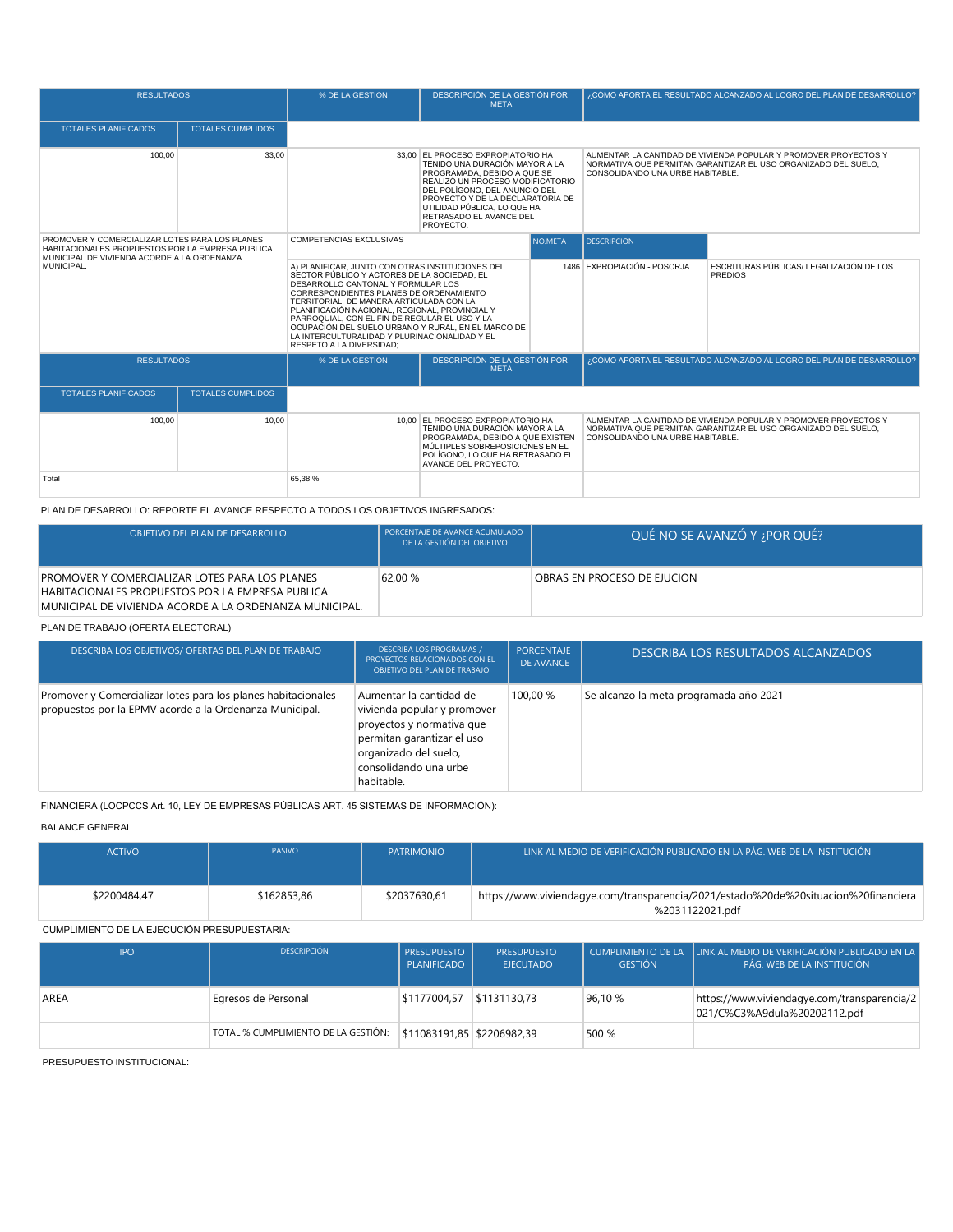| <b>TOTAL DE PRESUPUESTO</b><br><b>INSTITUCIONAL CODIFICADO</b> | <b>GASTO CORRIENTE PLANIFICADO</b> | <b>GASTO CORRIENTE</b><br><b>EJECUTADO</b> | <b>GASTO DE INVERSIÓN</b><br><b>PLANIFICADO</b> | GASTO DE INVERSIÓN<br><b>EJECUTADO</b> | % EJECUCIÓN PRESUPUESTARIA |
|----------------------------------------------------------------|------------------------------------|--------------------------------------------|-------------------------------------------------|----------------------------------------|----------------------------|
| \$11083191.85                                                  | \$2645584.76                       | \$1548720.71                               | \$8437607.09                                    | \$661060.22                            | 19.94 %                    |
| CUMPLIMIENTO DE OBLIGACIONES (LOCPCCS Art. 10 NUMERAL 7):      |                                    |                                            |                                                 |                                        |                            |

| <b>LABORALES</b> | <b>TRIBUTARIA</b> | I LINK AL MEDIO DE VERIFICACIÓN PUBLICADO EN LA PÁG. WEB DE LA INSTITUCIÓN <sup>"</sup>                                          |
|------------------|-------------------|----------------------------------------------------------------------------------------------------------------------------------|
|                  |                   | https://viviendagye.com/wp-content/uploads/transparencia/rendicion%20de%20cuentas%202021/Certificado<br>%20de%20Cumplimiento.pdf |

IMPLEMENTACIÓN DE POLÍTICAS PÚBLICAS PARA LA IGUALDAD:

| IMPLEMENTACIÓN DE POLÍTICAS PÚBLICAS PARA LA<br><b>IGUALDAD</b> | PONGA SI O NO | DESCRIBA LA POLÍTICA IMPLEMENTADA                                                                                                                                             | DETALLE PRINCIPALES RESULTADOS<br><b>OBTENIDOS</b>                                                                                                                                                                                                                                                                                                                                                                                                                                                                                                                                           | EXPLIQUE COMÓ APORTA EL<br>RESULTADO AL CUMPLIMIENTO DE LAS<br><b>AGENDAS DE IGUALDAD</b>                                                                                                                                                                                                                                                                                                                                                                                                                                                                                                                                                                                                                                                                                                                                                                                                                                                                                                                                                                                                                                                                                                                             |
|-----------------------------------------------------------------|---------------|-------------------------------------------------------------------------------------------------------------------------------------------------------------------------------|----------------------------------------------------------------------------------------------------------------------------------------------------------------------------------------------------------------------------------------------------------------------------------------------------------------------------------------------------------------------------------------------------------------------------------------------------------------------------------------------------------------------------------------------------------------------------------------------|-----------------------------------------------------------------------------------------------------------------------------------------------------------------------------------------------------------------------------------------------------------------------------------------------------------------------------------------------------------------------------------------------------------------------------------------------------------------------------------------------------------------------------------------------------------------------------------------------------------------------------------------------------------------------------------------------------------------------------------------------------------------------------------------------------------------------------------------------------------------------------------------------------------------------------------------------------------------------------------------------------------------------------------------------------------------------------------------------------------------------------------------------------------------------------------------------------------------------|
| IMPLEMENTACIÓN DE POLÍTICAS PÚBLICAS<br><b>INTERCULTURALES</b>  | <b>NO</b>     | S/N                                                                                                                                                                           | S/N                                                                                                                                                                                                                                                                                                                                                                                                                                                                                                                                                                                          | S/N                                                                                                                                                                                                                                                                                                                                                                                                                                                                                                                                                                                                                                                                                                                                                                                                                                                                                                                                                                                                                                                                                                                                                                                                                   |
| IMPLEMENTACIÓN DE POLÍTICAS PÚBLICAS<br><b>GENERACIONALES</b>   | <b>NO</b>     | S/N                                                                                                                                                                           | S/N                                                                                                                                                                                                                                                                                                                                                                                                                                                                                                                                                                                          | S/N                                                                                                                                                                                                                                                                                                                                                                                                                                                                                                                                                                                                                                                                                                                                                                                                                                                                                                                                                                                                                                                                                                                                                                                                                   |
| IMPLEMENTACIÓN DE POLÍTICAS PÚBLICAS<br>DE DISCAPACIDADES       | SI            | FOMENTAR LA INCLUSIÓN LABORAL Y EL<br><b>EMPRENDIMIENTO PARA DAR</b><br><b>CUMPLIMIENTO PROGRESIVO DEL</b><br>PORCENTAJE DE INSERCIÓN LABORAL DE<br>PERSONAS CON DISCAPACIDAD | EN CUMPLIMIENTO DEL ART. 47,<br>NUMERAL 5 DE LA<br>CONSTITUCIÓN SE OTORGA EL<br>TRABAJO EN CONDICIONES DE<br><b>IGUALDAD DE</b><br>OPORTUNIDADES A PERSONAS<br>CON CAPACIDADES ESPECIALES.<br>LA EMPRESA PÚBLICA<br>MUNICIPAL DE TRÁNSITO Y<br>MOVILIDAD DE GUAYAQUIL<br>CUENTA CON 4 PERSONAS CON<br>DISCAPACIDAD, RECONOCIDOS<br>POR EL CONADIS Y EL<br>MINISTERIO DE SALUD PÚBLICA.<br>SE REALIZAN TALLERES DE:<br><b>INFORMACIÓN DE DEBERES Y</b><br>DERECHOS DE LAS PERSONAS<br>POSITIVO E INCLUSIÓN SOCIAL<br>Y LABORAL. SE EFECTUARON<br>TALLERES DE SENSIBILIZACIÓN<br>Y BUEN TRATO. | <b>CONTRIBUYE EN LOS SIGUIENTES</b><br>PUNTOS DE LA AGENDA<br>NACIONAL PARA LA IGUALDAD<br>DE DISCAPACIDADES: EJE<br>TRABAJO BUSCA GARANTIZAR EL<br><b>DERECHO DE LAS PERSONAS CON</b><br>DISCAPACIDAD A TRABAJAR EN<br><b>IGUALDAD DE CONDICIONES QUE</b><br>LOS DEMÁS, EN ENTORNOS<br>LABORALES INCLUSIVOS Y<br>ACCESIBLES; ASÍ COMO<br>FOMENTAR EL AUTOEMPLEO<br>COMO ESTRATEGIA VÁLIDA DE<br>SOSTENIMIENTO PARA LA VIDA<br>PERSONAL Y FAMILIAR.<br><b>OBJETIVOS ESPECÍFICOS: 1.</b><br>FOMENTAR LA INCLUSIÓN<br>CON DISCAPACIDAD, LENGUAJE   LABORAL DE LAS PERSONAS CON<br>DISCAPACIDAD, CONTRIBUYE EN<br>LOS SIGUIENTES PUNTOS DE LA<br>AGENDA NACIONAL PARA LA<br><b>IGUALDAD DE DISCAPACIDADES:</b><br>EJE 7 ACCESIBILIDAD RECONOCE<br>LA ELIMINACIÓN DE LAS<br>BARRERAS EN EL ENTORNO<br>CONSTRUIDO, EN EL MEDIO<br>FÍSICO Y EN EL TRANSPORTE, CON<br>LA FINALIDAD DE QUE LAS<br>PERSONAS CON DISCAPACIDAD<br>PUEDAN VIVIR Y DESARROLLARSE<br>CON LA MAYOR AUTONOMÍA<br>POSIBLE, ADICIONALMENTE,<br><b>BUSCA FORTALECER EL ACCESO</b><br>DE LAS PERSONAS CON<br>DISCAPACIDAD A LA VIVIENDA<br>DIGNA Y ACCESIBLE, ASÍ COMO<br><b>FOMENTAR ENTORNOS</b><br>COMUNITARIOS INCLUSIVOS.<br>SOLIDARIOS Y AMIGABLES. |
| IMPLEMENTACIÓN DE POLÍTICAS PÚBLICAS<br>DE GÉNERO               | <b>NO</b>     | S/N                                                                                                                                                                           | S/N                                                                                                                                                                                                                                                                                                                                                                                                                                                                                                                                                                                          | S/N                                                                                                                                                                                                                                                                                                                                                                                                                                                                                                                                                                                                                                                                                                                                                                                                                                                                                                                                                                                                                                                                                                                                                                                                                   |
| IMPLEMENTACIÓN DE POLÍTICAS PÚBLICAS<br>DE MOVILIDAD HUMANA     | <b>NO</b>     | S/N                                                                                                                                                                           | S/N                                                                                                                                                                                                                                                                                                                                                                                                                                                                                                                                                                                          | S/N                                                                                                                                                                                                                                                                                                                                                                                                                                                                                                                                                                                                                                                                                                                                                                                                                                                                                                                                                                                                                                                                                                                                                                                                                   |

MECANISMOS DE PARTICIPACIÓN CIUDADANA: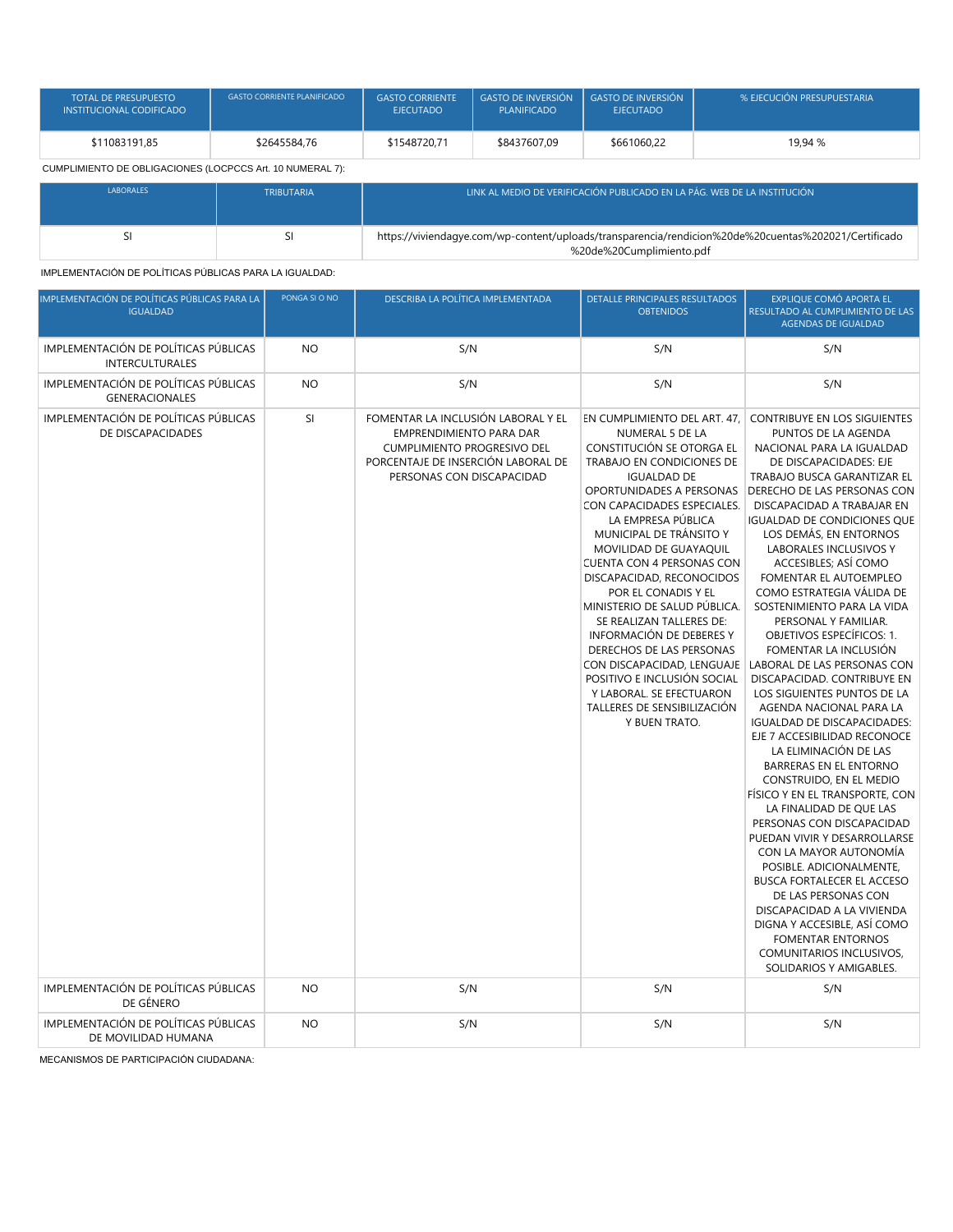| MECANISMOS DE PARTICIPACIÓN<br><b>CIUDADANA</b> | PONGA SI O NO | CUÁNTAS VECES CONVOCÓ<br>AL GAD | <b>QUÉ ACTORES</b><br><b>PARTICIPARON</b> | <b>DESCRIBA LOS LOGROS</b><br>ALCANZADOS EN EL AÑO | LINK AL MEDIO DE VERIFICACIÓN<br>PUBLICADO EN LA PAG. WEB DE LA<br><b>INSTITUCIÓN</b> |
|-------------------------------------------------|---------------|---------------------------------|-------------------------------------------|----------------------------------------------------|---------------------------------------------------------------------------------------|
| <b>CABILDO POPULAR</b>                          | <b>NO</b>     |                                 |                                           |                                                    | <b>NO APLICA</b>                                                                      |
| SILLA VACÍA                                     | <b>NO</b>     |                                 |                                           |                                                    | NO APLICA                                                                             |
| <b>OTROS</b>                                    | <b>NO</b>     |                                 |                                           |                                                    | <b>NO APLICA</b>                                                                      |
| CONSEJO DE PLANIFICACIÓN LOCAL                  | <b>NO</b>     |                                 |                                           |                                                    | <b>NO APLICA</b>                                                                      |
| <b>CONSEJOS CONSULTIVOS</b>                     | <b>NO</b>     |                                 |                                           |                                                    | NO APLICA                                                                             |
| INSTANCIA DE PARTICIPACIÓN                      | <b>NO</b>     |                                 |                                           |                                                    | <b>NO APLICA</b>                                                                      |
| AUDIENCIA PÚBLICA                               | <b>NO</b>     |                                 |                                           |                                                    | <b>NO APLICA</b>                                                                      |

#### ASAMBLEA CIUDADANA:

| <b>MECANISMOS - ESPACIOS DE</b><br><b>PARTICIPACIÓN</b>           | <b>EXISTE UNA</b><br><b>ASAMBLEA</b><br><b>CIUDADANA EN</b><br><b>SU TERRITORIO</b> | MECANISMOS DE PARTICIPACIÓN<br><b>CIUDADANA</b> |                       | PLANIFICÓ LA<br><b>GESTIÓN DEL</b><br><b>TERRITORIO CON LA</b><br>PARTICIPACIÓN DE<br>LA ASAMBLEA<br><b>CIUDADANA</b> | ¿EN QUÉ FASES DE LA<br>PLANIFICACIÓN<br><b>PARTICIPARON LAS</b><br><b>ASAMBLEAS</b><br>CIUDADANAS Y CÓMO? | <b>OUE ACTORES</b><br><b>PARTICIPARON</b>                                  | <b>DESCRIBA LOS LOGROS</b><br><b>ALCANZADOS EN EL</b><br><b>AÑO</b> |
|-------------------------------------------------------------------|-------------------------------------------------------------------------------------|-------------------------------------------------|-----------------------|-----------------------------------------------------------------------------------------------------------------------|-----------------------------------------------------------------------------------------------------------|----------------------------------------------------------------------------|---------------------------------------------------------------------|
| ASAMBLEA CIUDADANA LOCAL<br>(DEFINICIÓN EXTRAIDA DE LA LOPC, ART. | SI.                                                                                 | <b>NOMBRE</b>                                   | SORAYA AGUIRRE        | SI                                                                                                                    | ESTRUCTURACIÓN DEL<br>EQUIPO TÉCNICO                                                                      | <b>GRUPOS DE INTERES</b><br><b>ESPECÍFICO</b><br><b>GRUPOS DE ATENCIÓN</b> | SE RATIFICÓ A LA COMISIÓN<br>Y SE CONSOLIDÓ EL EQUIPO<br>TÉCNICO    |
| 65)                                                               |                                                                                     | EMAIL                                           | mmiranda@vivienda.com |                                                                                                                       |                                                                                                           | PRIORITARIA<br><b>OTROS</b>                                                |                                                                     |
|                                                                   |                                                                                     | <b>TELEFONO</b>                                 | (04) 259-4800         |                                                                                                                       |                                                                                                           |                                                                            |                                                                     |

### MECANISMOS DE CONTROL SOCIAL:

| MECANISMOS DE CONTROL SOCIAL GENERADOS POR LA COMUNIDAD | PONGA SI o NO | NÚMERO DE MECANISMOS | LINK AL MEDIO DE VERIFICACIÓN PUBLICADO EN LA PAG. WEB DE LA<br><b>INSTITUCIÓN</b> |
|---------------------------------------------------------|---------------|----------------------|------------------------------------------------------------------------------------|
| VEEDURÍAS CIUDADANAS                                    | <b>NO</b>     | $\Omega$             | NO APLICA                                                                          |
| OBSERVATORIOS CIUDADANOS                                | <b>NO</b>     | $\Omega$             | NO APLICA                                                                          |
| DEFENSORÍAS COMUNITARIAS                                | <b>NO</b>     | $\Omega$             | NO APLICA                                                                          |
| COMITÉS DE USUARIOS DE SERVICIOS                        | <b>NO</b>     | $\Omega$             | NO APLICA                                                                          |
| <b>OTROS</b>                                            | <b>NO</b>     | $\Omega$             | NO APLICA                                                                          |

# PROCESO DE RENDICIÓN DE CUENTAS:

# FASE 1: Planificación y facilitación del proceso desde la asamblea ciudadana

| PASOS DEL PROCESO DE RENDICIÓN DE<br><b>CUENTAS</b>                                                                                                                                                                                         | PONGA SI<br>o NO | DESCRIBA LA EJECUCIÓN DE LOS PASOS                                                                                                                      | LINK AL MEDIO DE VERIFICACIÓN PUBLICADO EN LA<br>PAG. WEB DE LA INSTITUCIÓN                                                                            | <b>OBSERVACIONES</b> |
|---------------------------------------------------------------------------------------------------------------------------------------------------------------------------------------------------------------------------------------------|------------------|---------------------------------------------------------------------------------------------------------------------------------------------------------|--------------------------------------------------------------------------------------------------------------------------------------------------------|----------------------|
| 1. LA CIUDADANÍA / ASAMBLEA LOCAL<br>CIUDADANA PRESENTÓ LA LISTA DE TEMAS<br>SOBRE LOS QUE DESEA SER INFORMADA                                                                                                                              | S                | CIUDADANOS DEL CONSEJO DE PLANIFICACIÓN<br>Y/O CIUDADANOS DE LA INSTANCIA DE<br>PARTICIPACIÓN O LOS CIUDADANOS DESDE LA<br>CONVOCATORIA DIRECTA DEL GAD | https://viviendagye.com/wp-<br>content/uploads/transparencia/01%20respuestas%20inquietudes<br>%20ciudadanas%20rendici%C3%B3n%20de%20cuentas%202021.pdf |                      |
| 2. LA INSTANCIA DE PARTICIPACIÓN DEL<br>TERRITORIO Y LA ENTIDAD CREARON EL<br>EQUIPO TÉCNICO MIXTO Y PARITARIO<br>(CIUDADANOS Y AUTORIDADES/TÉCNICOS) QUE<br>SE ENCARGARÁ DE ORGANIZAR Y FACILITAR EL<br><b>PROCESO</b>                     | -SI              | Se procedió a la constitución del Equipo                                                                                                                | https://www.viviendagye.com/transparencia/2022/acta%20de<br>%20conformacion%20de%20comisiones%20mixtas%20de%20la<br>%20epmv.pdf                        |                      |
| 3. EL EQUIPO TÉCNICO MIXTO Y PARITARIO<br>(CIUDADANOS Y AUTORIDADES/TÉCNICOS)<br>CONFORMARON 2 SUBCOMISIONES PARA LA<br>IMPLEMENTACIÓN DEL PROCESO: UNA<br>LIDERADA POR LA ENTIDAD Y UNA LIDERADA<br>POR LA CIUDADANÍA / ASAMBLEA CIUDADANA | -SI              | De acuerdo a la especialidad de los integrantes del<br>equipo técnico mixto                                                                             | https://www.viviendagye.com/transparencia/2022/acta%20de<br>%20conformacion%20de%20comision%20de%20epmv.pdf                                            |                      |

# FASE 2: Evaluación de la gestión y redacción del informe de la institución

| <b>PASOS DEL PROCESO DE RENDICIÓN DE</b><br><b>CUENTAS</b>                                            | <b>I PONGA SI I</b><br>o NO | DESCRIBA LA EJECUCIÓN DE LOS PASOS                                                    | LINK AL MEDIO DE VERIFICACION PUBLICADO EN LA<br><b>PAG. WEB DE LA INSTITUCION</b>                                | <b>OBSERVACIONES</b> |
|-------------------------------------------------------------------------------------------------------|-----------------------------|---------------------------------------------------------------------------------------|-------------------------------------------------------------------------------------------------------------------|----------------------|
| 1. LA COMISIÓN LIDERADA POR LA ENTIDAD<br>REALIZÓ LA EVALUACIÓN DE LA GESTIÓN<br><b>INSTITUCIONAL</b> |                             | Se levanto información necesaria para el Informe<br>rendición de cuentas del año 2021 | https://viviendagye.com/wp-content/uploads/transparencia/rendicion%20de<br>%20cuentas%202021/epmv-gg-2022-291.pdf |                      |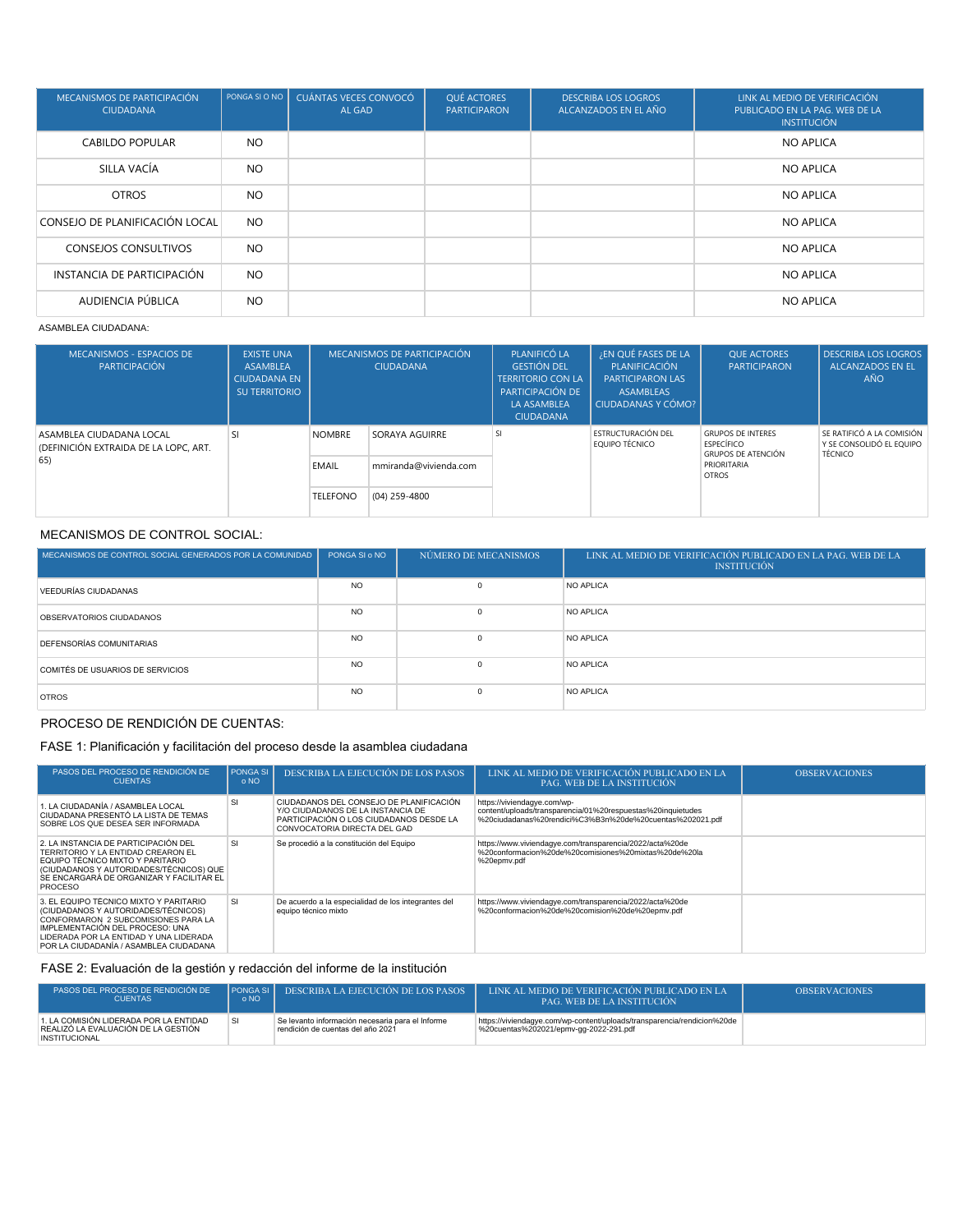| 4. TANTO EL FORMULARIO DE RENDICIÓN DE<br>CUENTAS PARA EL CPCCS, COMO EL INFORME<br>DE RENDICIÓN DE CUENTAS PARA LA<br>CIUDADANÍA FUERON APROBADOS POR LA<br>MÁXIMA AUTORIDAD DE LA ENTIDAD                                                                         | <b>SI</b> | Mediante oficio. FPMV-GG-2022-291 la máxima<br>autoridad aprobó el formulario en Excel (informe<br>preliminar), informe y presentación deliberación pública | https://viviendagye.com/wp-content/uploads/transparencia/rendicion%20de<br>%20cuentas%202021/epmv-gg-2022-291.pdf                                                                      |  |
|---------------------------------------------------------------------------------------------------------------------------------------------------------------------------------------------------------------------------------------------------------------------|-----------|-------------------------------------------------------------------------------------------------------------------------------------------------------------|----------------------------------------------------------------------------------------------------------------------------------------------------------------------------------------|--|
| 5. LA ENTIDAD ENVIÓ EL INFORME DE<br>RENDICIÓN DE CUENTAS INSTITUCIONAL A LA<br>INSTANCIA DE PARTICIPACIÓN Y A LA<br>ASAMBLEA CIUDADANA                                                                                                                             | <b>SI</b> | 15 DÍAS                                                                                                                                                     | https://viviendagye.com/wp-content/uploads/transparencia/rendicion%20de<br>%20cuentas%202021/acta%20de%20entrega%20informe%20preliminar<br>%20de%20reuni%C3%B3n%20de%20cuentas%202.pdf |  |
| 2. LA COMISIÓN LIDERADA POR LA ENTIDAD<br>REDACTÓ EL INFORME PARA LA CIUDADANÍA.<br>EN EL CUAL RESPONDIÓ LAS DEMANDAS DE LA<br>CIUDADANÍA Y MOSTRÓ AVANCES PARA<br>DISMINUIR BRECHAS DE DESIGUALDAD Y<br>OTRAS DIRIGIDAS A GRUPOS DE ATENCIÓN<br><b>PRIORITARIA</b> | SI        | "EL EQUIPO TÉCNICO MIXTO Y COMISIÓN<br>CIUDADANA SE ARTICULAN PARA EL TRABAJO DE<br>RENDICIÓN DE CUENTAS 2021.                                              | https://viviendagye.com/wp-content/uploads/transparencia/rendicion%20de<br>%20cuentas%202021/acta%20de%20primera%20reuni%C3%B3n%20de<br>%20comisi%C3%B3n%201.pdf                       |  |
| 3. LA COMISIÓN LIDERADA POR LA ENTIDAD<br>LLENÓ EL FORMULARIO DE INFORME DE<br>RENDICIÓN DE CUENTAS ESTABLECIDO POR EL<br><b>CPCCS</b>                                                                                                                              | SI        | Con la información entregada por las direcciones de la<br>EPMV, se completo el formulario establecido por<br><b>CPCCS</b>                                   | https://viviendagye.com/wp-content/uploads/transparencia/rendicion%20de<br>%20cuentas%202021/Informe%20preliminar%20rendici%C3%B3n%20de<br>%20cuentas%202021.pdf                       |  |

### FASE 3: Evaluación ciudadana del informe institucional

| PASOS DEL PROCESO DE RENDICIÓN DE<br><b>CUENTAS</b>                                                                                                                                                                                                                                                                                                                              | <b>PONGA SI</b><br>0 NQ | DESCRIBA LA EJECUCIÓN DE LOS PASOS                                                                                                              | LINK AL MEDIO DE VERIFICACIÓN PUBLICADO EN LA<br>PAG. WEB DE LA INSTITUCIÓN                                                                                      | <b>OBSERVACIONES</b> |
|----------------------------------------------------------------------------------------------------------------------------------------------------------------------------------------------------------------------------------------------------------------------------------------------------------------------------------------------------------------------------------|-------------------------|-------------------------------------------------------------------------------------------------------------------------------------------------|------------------------------------------------------------------------------------------------------------------------------------------------------------------|----------------------|
| 1. LA ENTIDAD DIFUNDIÓ EL INFORME DE<br>RENDICIÓN DE CUENTAS A TRAVÉS DE QUÉ<br><b>MEDIOS</b>                                                                                                                                                                                                                                                                                    | SI                      | PAG WEB                                                                                                                                         | https://viviendagye.com/wp-content/uploads/transparencia/rendicion%20de<br>%20cuentas%202021/Informe%20preliminar%20rendici%C3%B3n%20de<br>%20cuentas%202021.pdf |                      |
| 3. LA DELIBERACIÓN PÚBLICA Y EVALUACIÓN<br>CIUDADANA DEL INFORME INSTITUCIONAL SE<br>REALIZÓ DE FORMA PRESENCIAL REALIZÓ DE<br>FORMA PRESENCIAL Y, ADICIONALMENTE, SE<br>RETRANSMITIÓ EN VIVO. A TRAVÉS DE<br>PLATAFORMAS INTERACTIVAS                                                                                                                                           | SI                      | Se transmitió en vivo el 13 abril de 2022                                                                                                       | https://www.youtube.com/watch?v=tDLfIUIATzI                                                                                                                      |                      |
| 6. EN LA DELIBERACIÓN PÚBLICA DE<br>RENDICIÓN DE CUENTAS. LA MÁXIMA<br>AUTORIDAD DE LA ENTIDAD RESPONDIÓ LAS<br><b>DEMANDAS CIUDADANAS</b>                                                                                                                                                                                                                                       | SI                      | Luego de la exposición del informe por parte de la<br>autoridad, se procedió a dar un espacio para responder<br>las preguntas de los asistentes | https://www.youtube.com/watch?v=tDLfIUIATzI                                                                                                                      |                      |
| 4. LA ASAMBLEA CIUDADANA / CIUDADANÍA<br>CONTÓ CON UN TIEMPO DE EXPOSICIÓN EN LA<br>AGENDA DE LA DELIBERACIÓN PÚBLICA Y<br>EVALUACIÓN CIUDADANA DEL INFORME DE<br>RENDICIÓN DE CUENTAS DE LA ENTIDAD                                                                                                                                                                             | SI                      | 0-30 min                                                                                                                                        | https://www.youtube.com/watch?v=tDLfIUIATzI                                                                                                                      |                      |
| 2. LA ENTIDAD INVITÓ A LA DELIBERACIÓN<br>PÚBLICA Y EVALUACIÓN CIUDADANA DEL<br>INFORME DE RENDICIÓN DE CUENTAS A LOS<br>ACTORES SOCIALES DEL MAPEO DE ACTORES<br>QUE ENTREGÓ LA ASAMBLEA CIUDADANA<br>DELIBERACIÓN PÚBLICA Y EVALUACIÓN<br>CIUDADANA DEL INFORME DE RENDICIÓN DE<br>CUENTAS A LOS ACTORES SOCIALES DEL<br>MAPEO DE ACTORES QUE ENTREGO LA<br>ASAMBLEA CIUDADANA | <b>SI</b>               | Se difunde la invitación por la pagina web de la EPMV.                                                                                          | https://viviendagye.com/rendicion-de-cuentas/                                                                                                                    |                      |
| 5. UNA VEZ QUE LA ASAMBLEA CIUDADANA /<br>CIUDADANÍA PRESENTÓ SUS OPINIONES. LA<br>MÁXIMA AUTORIDAD DE LA ENTIDAD EXPUSO<br>SU INFORME DE RENDICIÓN DE CUENTAS                                                                                                                                                                                                                   | <b>SI</b>               | Informe de rendición de cuentas presentado por la<br>máxima autoridad                                                                           | https://www.youtube.com/watch?v=tDLfIUIATzI                                                                                                                      |                      |
| 9. LOS REPRESENTANTES CIUDADANOS /<br>ASAMBLEA CIUDADANA FIRMARON EL ACTA EN<br>LA QUE SE RECOGIÓ LAS SUGERENCIAS<br>CIUDADANAS QUE SE PRESENTARON EN LA<br>PLENARIA                                                                                                                                                                                                             | <b>SI</b>               | CONVOCATORIA AL TALLER CIUDADANO A LOS<br>MIEMBROS DE LA COMISIÓN CIUDADANA                                                                     | https://viviendagye.com/rendicion-de-cuentas/                                                                                                                    |                      |
| 7. EN LA DELIBERACIÓN PÚBLICA DE<br>RENDICIÓN DE CUENTAS SE REALIZARON<br>MESAS DE TRABAJO O COMISIONES PARA QUE<br>LOS CIUDADANOS Y CIUDADANAS DEBATAN Y<br>ELABOREN LAS RECOMENDACIONES PARA<br>MEJORAR LA GESTIÓN DE LA ENTIDAD                                                                                                                                               | <b>SI</b>               | Acta del evento de Deliberación Pública                                                                                                         | https://viviendagye.com/wp-content/uploads/2022/04/ACTA-EVENTO-DE-<br>DELIBERACION-PUBLICA.pdf                                                                   |                      |
| 8. LA COMISIÓN LIDERADA POR LA CIUDADANÍA SI<br>- RECOGIÓ LAS SUGERENCIAS CIUDADANAS DE<br>CADA MESA QUE SE PRESENTARON EN<br><b>PLENARIA</b>                                                                                                                                                                                                                                    |                         | MEDIANTE ACTA DE SESIÓN DE DELIBERACIÓN<br>PÚBLICA                                                                                              | https://viviendagye.com/rendicion-de-cuentas/                                                                                                                    |                      |

## FASE 4: Incorporación de la opinión ciudadana, retroalimentación y seguimiento.

| PASOS DEL PROCESO DE RENDICIÓN DE<br><b>CUENTAS</b>                                                                                                           | <b>PONGA SI</b><br>o NO | DESCRIBA LA EJECUCIÓN DE LOS PASOS                                              | LINK AL MEDIO DE VERIFICACIÓN PUBLICADO EN LA .<br><b>PAG. WEB DE LA INSTITUCIÓN</b>                                                | <b>OBSERVACIONES</b> |
|---------------------------------------------------------------------------------------------------------------------------------------------------------------|-------------------------|---------------------------------------------------------------------------------|-------------------------------------------------------------------------------------------------------------------------------------|----------------------|
| 2. LA ENTIDAD ENTREGÓ EL PLAN DE TRABAJO SI<br>A LA ASAMBLEA CIUDADANA. AL CONSEJO DE<br>PLANIFICACIÓN Y A LA INSTANCIA DE<br>PARTICIPACIÓN PARA SU MONITOREO |                         | LA ASAMBLEA CIUDADANA                                                           | https://viviendagye.com/wp-content/uploads/transparencia/rendicion%20de<br>%20cuentas%202021/entrega%20de%20plan%20de%20trabajo.pdf |                      |
| 1. LA ENTIDAD ELABORÓ UN PLAN DE TRABAJO SI<br>PARA INCORPORAR LAS SUGERENCIAS<br>CIUDADANAS EN SU GESTIÓN                                                    |                         | Se elabora el plan de trabajo donde se incorporan las<br>sugerencias ciudadanas | https://viviendagye.com/wp-content/uploads/transparencia/rendicion%20de<br>%20cuentas%202021/plan%20de%20trabaio.pdf                |                      |

### DATOS DE LA DELIBERACIÓN PÚBLICA Y EVALUACIÓN CIUDADANA DE RENDICIÓN DE CUENTAS:

| Fecha en que se realizó la<br>deliberación pública y evaluación  <br>ciudadana de rendición de<br>cuentas: | N° DE USUARIOS | <b>GÉNERO</b>   |                 |              |                 | NACIONALIDADES O PUEBLOS |       |                 |                        |
|------------------------------------------------------------------------------------------------------------|----------------|-----------------|-----------------|--------------|-----------------|--------------------------|-------|-----------------|------------------------|
|                                                                                                            |                | MASCULINO       | <b>FEMENINO</b> | <b>GLBTI</b> | <b>MONTUBIO</b> | <b>MESTIZO</b>           | CHOLO | <b>INDIGENA</b> | <b>AFROECUATORIANO</b> |
| 13/04/2022                                                                                                 | 82             | 40 <sup>1</sup> | 42              |              |                 | 78                       | 0     |                 |                        |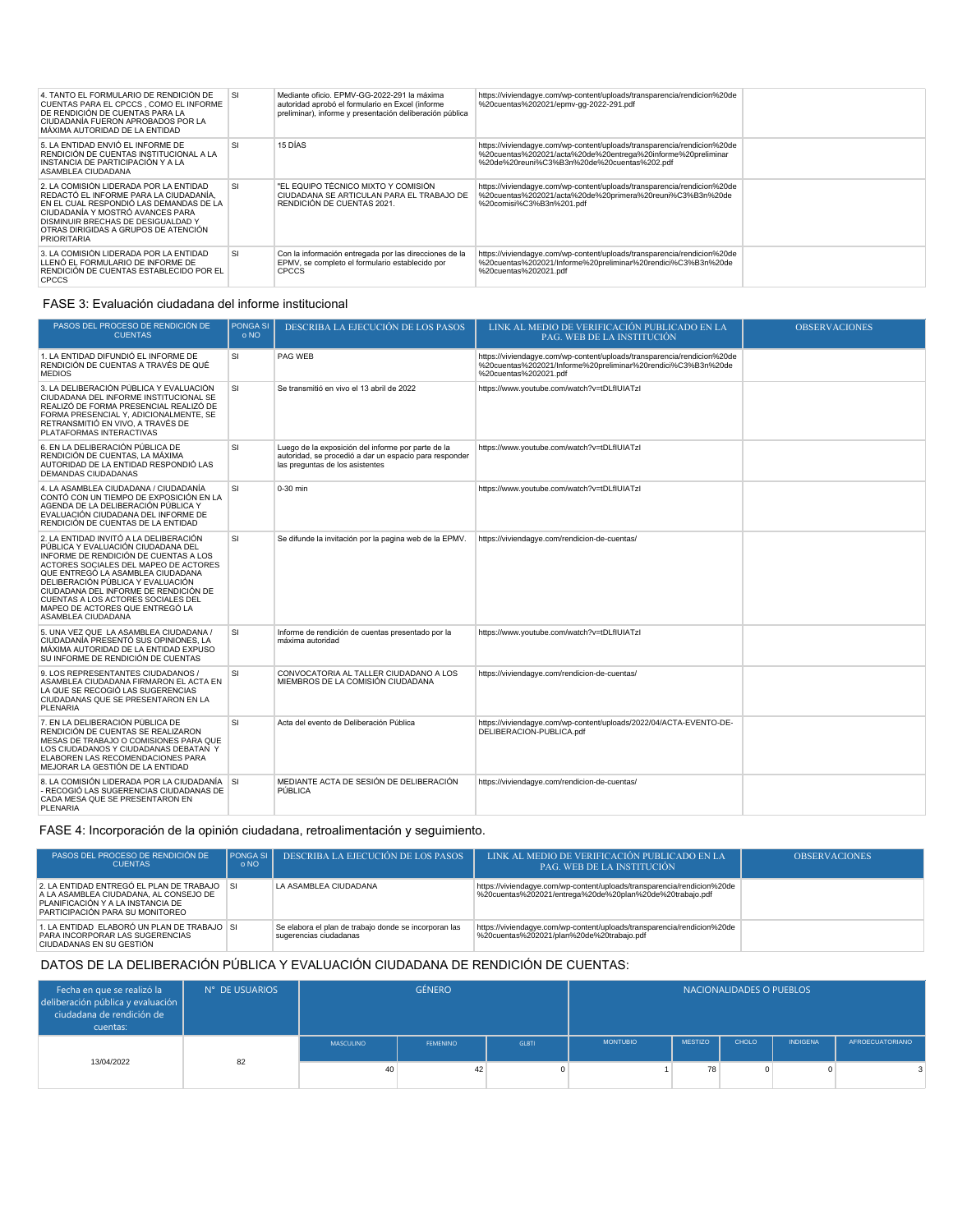### DESCRIBA LAS SUGERENCIAS CIUDADANAS PLANTEADAS A LA GESTIÓN DEL GAD EN LA DELIBERACIÓN PÚBLICA Y EVALUACIÓN CIUDADANA

| ENLISTE LAS DEMANDAS PLANTEADAS POR LA ASAMBLEA<br>CIUDADANA / CIUDADANÍA            | CIUDADANA / CIUDADANÍA ¿SE TRANSFORMÓ EN COMPROMISO EN LA<br>DELIBERACIÓN PÚBLICA DE RENDICIÓN DE CUENTAS? | LINK AL MEDIO DE VERIFICACIÓN |
|--------------------------------------------------------------------------------------|------------------------------------------------------------------------------------------------------------|-------------------------------|
| NO APLICA, en virtud que la EMPRESA, en el<br>año 2021 no cumplía un año de creación | NC                                                                                                         | http://                       |

CUMPLIMIENTO DEL PLAN DE SUGERENCIAS CIUDADANAS DEL AÑO ANTERIOR IMPLEMENTADAS EN LA GESTIÓN INSTITUCIONAL

| SUGERENCIA DE LA COMUNIDAD                                                           | RESULTADOS DE LA IMPLEMENTACIÓN DE LA<br>SUGERENCIA CIUDADANA | PORCENTAJE DE AVANCE DE LA<br><b>IMPLEMENTACIÓN</b> | LINK AL MEDIO DE VERIFICACIÓN (Acta de la deliberación pública firmada<br>por los<br>delegados de la Asamblea / ciudadanía) |
|--------------------------------------------------------------------------------------|---------------------------------------------------------------|-----------------------------------------------------|-----------------------------------------------------------------------------------------------------------------------------|
| NO APLICA, en virtud que la EMPRESA, en el<br>año 2021 no cumplía un año de creación | $-$                                                           | 0,00                                                | https://viviendagye.com/rendicion-de-cuentas/                                                                               |

#### DIFUSIÓN Y COMUNICACIÓN DE LA GESTIÓN INSTITUCIONAL:

| <b>MEDIOS DE</b><br><b>VERIFICACIÓN</b> | No. DE<br><b>MEDIOS</b> | PORCENTAJE DEL PPTO. DEL<br>PAUTAJE QUE SE DESTINO A<br>MEDIOS LOCALES Y REGIONALES | PORCENTAJE DEL PPTO.<br>DEL PAUTAJE QUE SE<br><b>DESTINÓ A MEDIOS</b><br><b>NACIONAL</b> | PORCENTAJE DEL PPTO DEL<br>PAUTAJE QUE SE DESTINO A<br><b>MEDIOS INTERNACIONALES</b> | LINK AL MEDIO DE<br>VERIFICACIÓN PUBLICADO EN<br>LA PAG. WEB DE LA<br><b>INSTITUCIÓN</b>                                      | <b>NOMBRE DE LA RADIO</b> | <b>MONTO</b> | <b>MINUTOS</b> |
|-----------------------------------------|-------------------------|-------------------------------------------------------------------------------------|------------------------------------------------------------------------------------------|--------------------------------------------------------------------------------------|-------------------------------------------------------------------------------------------------------------------------------|---------------------------|--------------|----------------|
| Radio                                   | 0.00                    | 0,00%                                                                               | 0,00%                                                                                    | 0,00%                                                                                | <b>NO APLICA</b>                                                                                                              |                           |              |                |
| Prensa                                  | 1.00                    | 0.00%                                                                               | 100.00 %                                                                                 | 0.00%                                                                                | https://viviendagye.com/wp-<br>content/uploads/transparencia/ren<br>dicion%20de%20cuentas<br>%202021/EPMV-DC-2022-<br>020.pdf |                           |              |                |
| Televisión                              | 0.00                    | 0.00%                                                                               | 0.00%                                                                                    | 0,00%                                                                                | NO APLICA                                                                                                                     |                           |              |                |
| Medios digitales                        | 3.00                    | 0.00%                                                                               | 100.00 %                                                                                 | 0,00%                                                                                | https://viviendagye.com/wp-<br>content/uploads/transparencia/ren<br>dicion%20de%20cuentas<br>%202021/EPMV-DC-2022-<br>020.pdf |                           |              |                |

TRANSPARENCIA Y ACCESO A LA INFORMACIÓN DE LA GESTIÓN INSTITUCIONAL Y DE SU RENDICIÓN DE CUENTAS:

| <b>MECANISMOS ADOPTADOS</b>                                                                                                                          | PONGA SI O NO | LINK AL MEDIO DE VERIFICACIÓN PUBLICADO EN LA PÁG. WEB DE LA INSTITUCIÓN , |
|------------------------------------------------------------------------------------------------------------------------------------------------------|---------------|----------------------------------------------------------------------------|
| PUBLICACIÓN EN LA PÁG. WEB DE LOS CONTENIDOS ESTABLECIDOS EN EL ART. 7 DE LA LOTAIP                                                                  |               | https://viviendagye.com/ley-de-transparencia/                              |
| PUBLICACIÓN EN LA PÁG. WEB DEL INFORME DE RENDICIÓN DE CUENTAS Y SUS MEDIOS DE<br>VERIFICACIÓN ESTABLECIDOS EN EL LITERAL M. DEL ART. 7 DE LA LOTAIP |               | https://viviendagye.com/rendicion-de-cuentas/                              |

PROCESOS DE CONTRATACIÓN Y COMPRAS PÚBLICAS DE BIENES Y SERVICIOS:

| TIPO DE CONTRATACIÓN                  |                          | <b>ESTADO ACTUAL</b>           | LINK AL MEDIO DE VERIFICACIÓN PUBLICADO EN LA PAG. WEB DE<br>LA INSTITUCIÓN |                                |                                                                                              |
|---------------------------------------|--------------------------|--------------------------------|-----------------------------------------------------------------------------|--------------------------------|----------------------------------------------------------------------------------------------|
| CATÁLOGO ELECTRÓNICO                  | Número Total Adjudicados | Valor Total Adjudicados        | Número Total Finalizados                                                    | <b>Valor Total Finalizados</b> |                                                                                              |
|                                       | \$0,00                   | \$0,00                         | \$74,00                                                                     | \$3.126,29                     | https://www.compraspublicas.gob.ec/ProcesoContratacion/compras/PC/bu<br>scarProceso.cpe?sq=1 |
| CONTRATACIÓN DIRECTA                  | Número Total Adjudicados | <b>Valor Total Adjudicados</b> | Número Total Finalizados                                                    | <b>Valor Total Finalizados</b> |                                                                                              |
|                                       | \$3.00                   | \$146,459.66                   | \$0,00                                                                      | \$0.00                         | https://www.compraspublicas.gob.ec/ProcesoContratacion/compras/PC/bu<br>scarProceso.cpe?sq=1 |
| ÍNFIMA CUANTÍA                        | Número Total Adjudicados | <b>Valor Total Adjudicados</b> | Número Total Finalizados                                                    | <b>Valor Total Finalizados</b> |                                                                                              |
|                                       | \$0,00                   | \$0,00                         | \$42,00                                                                     | \$180,960.52                   | https://www.compraspublicas.gob.ec/ProcesoContratacion/compras/PC/bu<br>scarProceso.cpe?sg=1 |
| <b>LICITACIÓN</b>                     | Número Total Adjudicados | <b>Valor Total Adjudicados</b> | Número Total Finalizados                                                    | <b>Valor Total Finalizados</b> |                                                                                              |
|                                       | \$1.00                   | \$2.414.531,12                 | \$0,00                                                                      | \$0,00                         | https://www.compraspublicas.gob.ec/ProcesoContratacion/compras/PC/bu<br>scarProceso.cpe?sq=1 |
| <b>LISTA CORTA</b>                    | Número Total Adjudicados | Valor Total Adjudicados        | Número Total Finalizados                                                    | <b>Valor Total Finalizados</b> |                                                                                              |
|                                       | \$2.00                   | \$600.769,05                   | \$0,00                                                                      | \$0,00                         | https://www.compraspublicas.gob.ec/ProcesoContratacion/compras/PC/bu<br>scarProceso.cpe?sq=1 |
| RÉGIMEN ESPECIAL (Todos los procesos) | Número Total Adjudicados | <b>Valor Total Adjudicados</b> | Número Total Finalizados                                                    | <b>Valor Total Finalizados</b> |                                                                                              |
|                                       | \$5.00                   | \$632,246.00                   | \$0,00                                                                      | \$0.00                         | https://www.compraspublicas.gob.ec/ProcesoContratacion/compras/PC/bu<br>scarProceso.cpe?sq=1 |
| SUBASTA INVERSA FLECTRÓNICA           | Número Total Adjudicados | <b>Valor Total Adjudicados</b> | Número Total Finalizados                                                    | <b>Valor Total Finalizados</b> |                                                                                              |
|                                       | \$1.00                   | \$41,965.00                    | \$0,00                                                                      | \$0.00                         | https://www.compraspublicas.gob.ec/ProcesoContratacion/compras/PC/bu<br>scarProceso.cpe?sq=1 |

#### ENAJENACIÓN, DONACIONES Y EXPROPIACIONES DE BIENES:

| <b>TIPO</b>                 | <b>BIEN</b>          | VALOR TOTAL  | LLINK AL MEDIO DE VERIFICACIÓN PUBLICADO EN LA PAG. WEB DE LA INSTITUCIÓN <sup>1</sup>                                                                                                       |
|-----------------------------|----------------------|--------------|----------------------------------------------------------------------------------------------------------------------------------------------------------------------------------------------|
| DONACIONES RECIBIDAS        | 097-6118-001-0-0-0-1 | \$266,356.19 | https://www.quayaquil.qob.ec/empresa-publica-municipal-de-vivienda-recibio-donacion-de-predios-del-<br>ministerio-de-desarrollo-urbano-y-vivienda-para-plan-habitacional-jardines-de-sinahi/ |
| <b>DONACIONES RECIBIDAS</b> | 097-6116-002-0-0-0-1 | \$189,695.88 | https://www.guayaquil.gob.ec/empresa-publica-municipal-de-vivienda-recibio-donacion-de-predios-del-<br>ministerio-de-desarrollo-urbano-y-vivienda-para-plan-habitacional-jardines-de-sinahi/ |